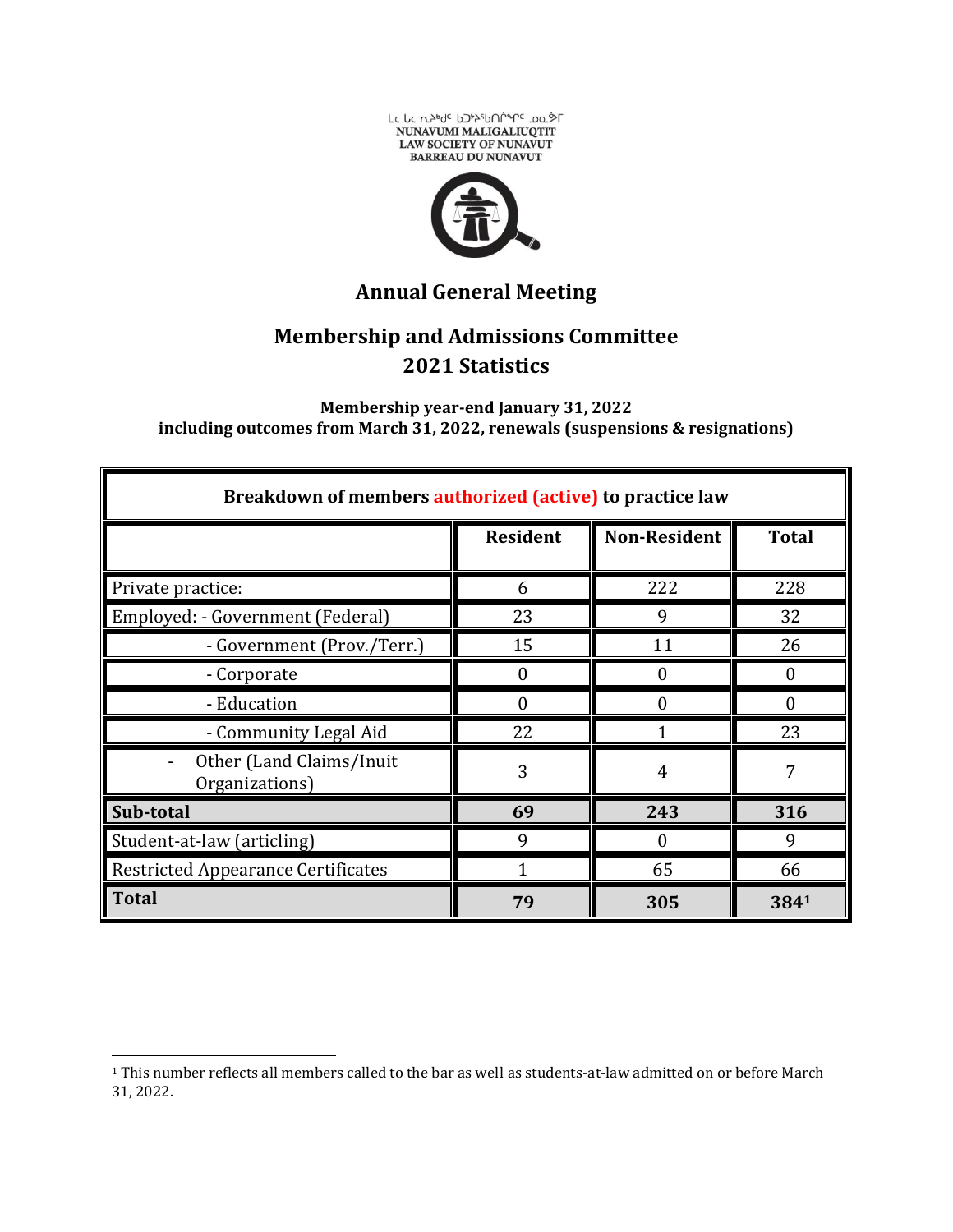| <b>Provinces/Territories</b><br><b>Active - Inactive Members</b> |     |          |
|------------------------------------------------------------------|-----|----------|
| Alberta                                                          | 48  | 4        |
| <b>British Colombia</b>                                          | 32  | 3        |
| Manitoba                                                         | 15  | 0        |
| New Brunswick                                                    | 0   |          |
| Newfoundland                                                     | 3   | $\Omega$ |
| Northwest Territories                                            | 39  |          |
| Nova Scotia                                                      |     |          |
| Nunavut                                                          | 70  | 5        |
| Ontario                                                          | 95  | 16       |
| Québec                                                           |     |          |
| Saskatchewan                                                     | 4   | $\Omega$ |
| Yukon                                                            |     |          |
| <b>Other</b>                                                     |     |          |
| <b>Total</b>                                                     | 316 | 34       |

| Breakdown of members not authorized to practice law |                 |              |              |
|-----------------------------------------------------|-----------------|--------------|--------------|
|                                                     | <b>Resident</b> | Non-resident | <b>Total</b> |
| Inactive                                            |                 | 29           | 34           |
| Suspensions (current year)                          |                 |              |              |
| Resignations                                        |                 |              |              |
| Judicial appointment                                |                 |              |              |
| Deceased                                            |                 |              |              |
| <b>Total</b>                                        |                 | 37           | 50           |

 $\blacksquare$